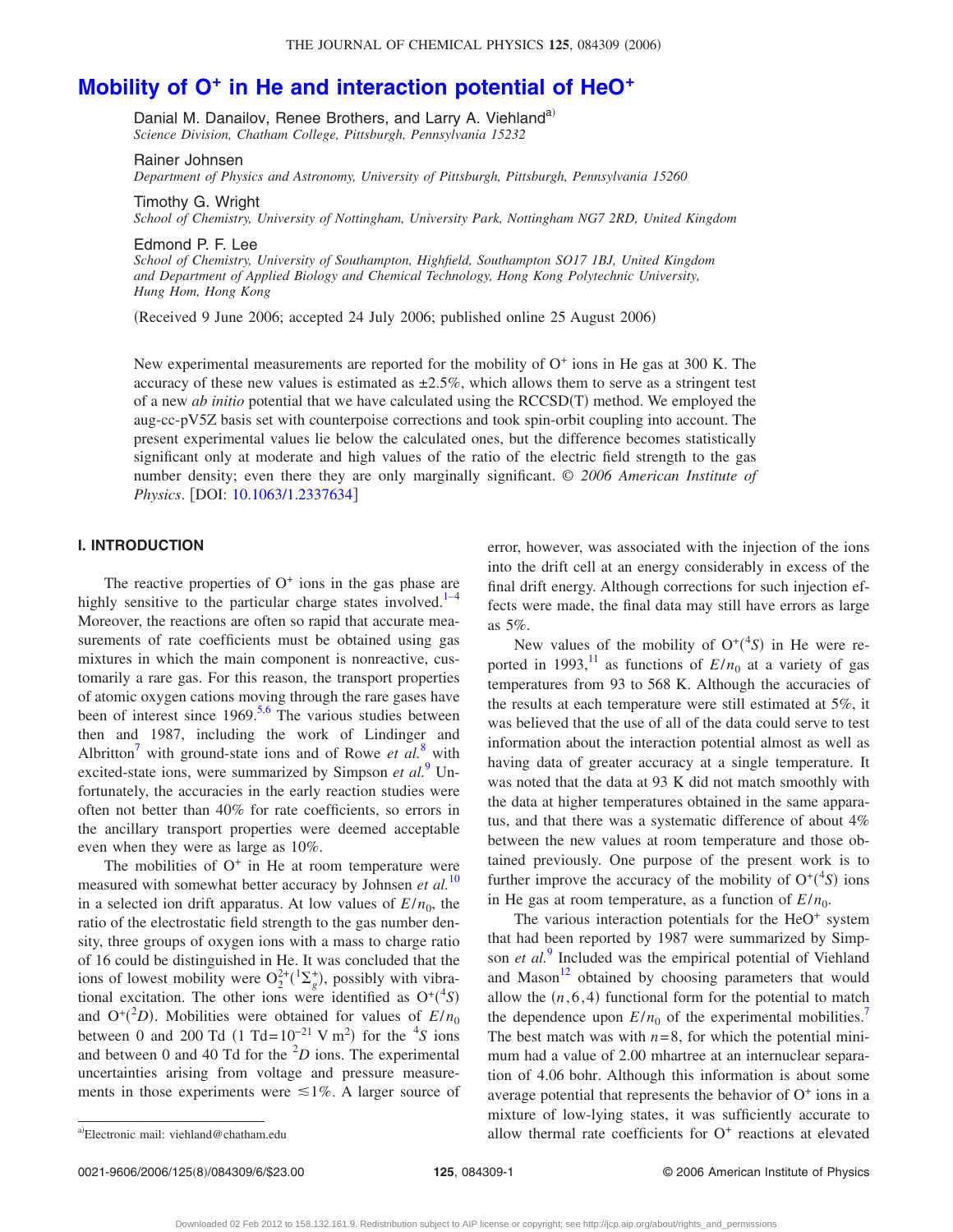temperatures to be extracted from swarm measurements of the rate coefficient at low temperatures and high  $E/n_0$ .

The ground state of HeO<sup>+</sup> is the  ${}^{4}\Sigma^{-}$  state that separates at infinity into  $He(^{1}S)$  and  $O^{+}({}^{4}S)$ . The potential energy curve for this state was calculated by Simpson *et al.*[9](#page-5-0) at the MP4SDQ/6-311+G(3df,3pd) level of theory, excluding core contributions to the correlation energy. This potential had a well depth of 1.42 mhartree at an ion-neutral separation of 4.57 bohr. It is probably more accurate than the  $MP4SDTQ/6-311+G(2df, 2pd)//MP2/6-31G(d, p)$  potential that Frenking *et al.*<sup>[13](#page-5-0)</sup> obtained later using a smaller basis set, which had a well depth of 1.27 mhartree at 4.67 bohr. The potential of Simpson *et al.*<sup>[9](#page-5-0)</sup> was consistent with the experimental mobilities, but only because the error bars on the experimental data existing in 1987 were large. The agreement of results calculated from this potential with the 1993  $data<sup>11</sup>$  was "not excellent," but within the combined uncertainties of the measurements and calculations.

Adiabatic potentials for the lowest states of  $HeO<sup>+</sup>$  were obtained in 1994 (Refs. [14](#page-5-0) and [15](#page-5-0)) by multireference singleand double-excitation configuration interaction using a  $(9s4p1d)/[7s3p1d]$  basis set for helium. For oxygen, the basis set was  $(9s5p1d)/[5s3p1d]$  which is a double  $\zeta$  plus polarization basis set with added diffuse *s*, *p*, and *d* orbitals. Unfortunately, the resulting potential energy curves were presented only graphically, and no quantitative results were reported for the positions and depths of the wells for the various molecular states. However, spin-orbit and nonadiabatic couplings were considered in determining cross sections for electron capture by  $O<sup>+</sup>$  ions colliding with helium at impact energies from 160 eV to 9 keV, and good agreement was found with experimental data when provision was made for a significant presence of  $O^+$  ions in the  ${}^2D$  and  ${}^2P$  states.

In 2001, potential energy curves for several states of  $HeO<sup>+</sup>$  were determined<sup>16</sup> by the complete active space selfconsistent field (CASSCF) method using triple  $\zeta$  plus polarization basis functions, i.e.,  $(7s3p2d)/[4s3p2d]$  for helium and  $(11s6p3d2f)/[5s4p3d2f]$  for oxygen. The  ${}^{4}\Sigma^{-}$  state was found to have a well depth of 1.067 mhartree at 4.52 bohr, and it supported four discrete vibrational levels. The focus of that work was prediction of the fluorescence spectrum and the possibility of lasing action in this system, and no direct comparisons were made with experimental results.

Multireference configuration interaction calculations with correlation consistent basis sets were used in 2004 (Ref. [17](#page-5-0)) to determine the potential energy curves for low-lying electronic states of HeO<sup>+</sup>. Since the focus of that work was properties of HeO<sup>+</sup> that are important for its role as a constituent in the fragmentation of  $He<sub>2</sub>O<sup>2+</sup>$ , no attempt was made to determine accurate values for the well depth of the diatomic ion, and the potential energy curves were given only in graphical form.

Recently we have been generating accurate potential energy curves for a large number of systems. Our work with closed-shell cations was described in the introduction of a paper<sup>[18](#page-5-0)</sup> concerning an open-shell anion (O<sup>−</sup>) moving through He, Ne, and Ar. In the latter cases, three low-lying states had to be considered with full counterpoise correction, and spinorbit effects had to be included in order to match the available spectroscopic and transport data. Similarly careful treatment has recently been reported for the open-shell Hg<sup>+</sup> and  $Cd<sup>+</sup>$  ions in the rare gases from He to  $Rn^{19}$  and for S<sup>−</sup> in He. $^{20}$  $^{20}$  $^{20}$  The present work concerning HeO<sup>+</sup> is an extension of these efforts.

In Sec. II we describe the new experimental work. The new calculations are reported in Sec. III. The experimental and theoretical results are compared to each other and to prior results in Sec. IV. Section V contains a discussion of the accuracies of both the new experimental values and the new interaction potential.

## **II. EXPERIMENTAL DETAILS**

The Pittsburgh selected ion drift apparatus (SIDA) was first described in  $1982$ ,<sup>10</sup> when it was used to study the mobilities of ground-state and metastable  $O^+$  and  $O_2^{2+}$  ions in helium. A short description of this instrument has also been given in the book by Mason and McDaniel.<sup>21</sup> The SIDA consists of an ion drift tube with length of 35.66 cm, a pulsed electron-impact ion source, and two differentially pumped quadrupole mass filters. The "injection mass filter" serves to remove ions of the wrong mass-to-charge ratio from those produced in the ion source, and injects the correct ions through a small entrance orifice into the drift tube proper. After an ion pulse, containing typically from  $10<sup>5</sup>$  to  $10<sup>6</sup>$  ions, has traversed the drift tube, a small fraction of the ions passes through a sampling orifice into the "analyzer mass filter" that separates the injected ions from products of ion molecule reactions that may have occurred in the drift section. Finally, the ions are detected by a means of continuous-dynode particle multiplier whose output pulses after electronic processing are coherently summed in a digital time-of-flight analyzer. The instrument has been in frequent use over the years, but primarily for the purpose of studying ion-neutral reactions and dissociative recombination, where minor errors in the mobility of the ions are unimportant. Only insignificant modifications have been made since the work described in 1990 (Ref.  $22$ ) on mobilities of He+ ions in Ne.

While measurements of ion mobilities are basically rather simple, there are several sources of uncertainties that reduce the accuracy of the resulting data. The quantities that enter into the analysis are (a) the gas pressure and temperature, (b) the electric field strength, (c) the effective length of the drift tube, and (d) the measured ion transit time. In this work, we have attempted to minimize the errors as much as could be done with the existing equipment. Instead of calibrating the capacitance manometer by comparison to an external standard, we remeasured the very precisely known<sup>23</sup> mobility of atomic neon ions in neon. This measurement revealed that the reading of our capacitance manometer had drifted downward by  $7\pm0.5\%$ . All later pressure readings were corrected accordingly. The gas temperature was carefully measured and did not deviate by more than 1 from 300 K at any time. The average electric field strength should be accurate to better than 0.5% while local deviations from the average field strength are estimated to be less than 0.2%. The measured ion transit times, after correcting for the small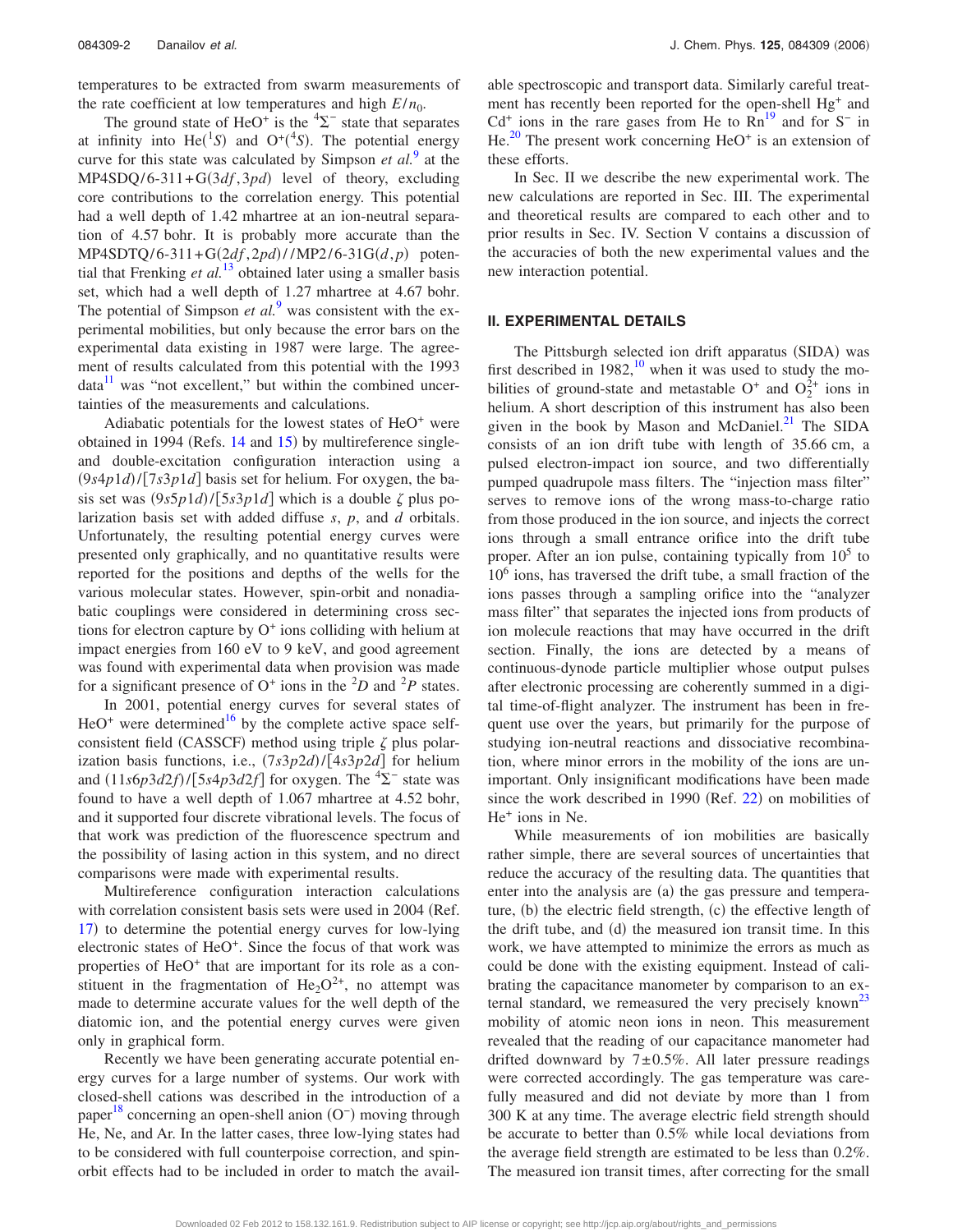<span id="page-2-0"></span>but finite transit times in the mass filters and for electronic processing delays, are subject to random errors due to counting statistics but should be free of significant systematic errors.

The largest source of error is due to the "injection effect," by which term we mean the effects that arise because the ions are injected into the drift region with  $20-100$  eV of excess kinetic energy and so penetrate a significant distance several millimeters at a helium pressure of 1 Torr to several centimeters at 0.1 Torr) into the drift tube before assuming the equilibrium drift velocity. It is difficult to correct for this effect in a drift-tube mass spectrometer of fixed length. If left uncorrected, the apparent mobilities show an unphysical inverse dependence on gas density for a given value of  $E/n_0$ . We observed this when we attempted to measure the mobility of  $O<sup>+</sup>$  ions in He by injecting the ions directly into helium. In comparison, such effects were hardly noticeable in measurement of the mobility of  $O<sup>+</sup>$  ions in neon and argon to be reported in a later paper. As might be expected, the larger  $O^+/He$  mass ratio makes the thermalization less efficient in helium than in the heavier gases. A further technical problem arose from oxidation of ion source surfaces; it was found that after a short period of operation in oxygen the extraction voltages had to be increased which made the injection effects worse.

To circumvent the injection effects, we decided to inject He+ ions into the drift tube filled with helium and a minute addition of oxygen (less than 0.01%). The dissociative charge transfer reaction

$$
\text{He}^+ + \text{O}_2 \rightarrow \text{O}^+ + \text{O} + \text{He} \tag{1}
$$

is known<sup>1</sup> to produce about 2/3 of the  $O^+$  ions in the <sup>4</sup>S state and 1/3 of them in the low-lying  ${}^{2}D$  (or perhaps  ${}^{2}P$ ) state. Since the mobility of  $He<sup>+</sup>$  ions in helium is far smaller than that of  $O<sup>+</sup>$  ions, the charge transfer reaction produces an  $O<sup>+</sup>$ arrival spectrum that extends from the shorter transit time of  $O<sup>+</sup>$  ions to the longer transit time of He<sup> $+$ </sup> ions. The onset of the arrival spectrum has the shape of two superimposed but slightly displaced error functions from which the mobilities of  $O^+(4S)$  and  $O^+(2D)$  can be deduced by curve fitting, as shown in the paper by Johnsen and Biondi.<sup>1</sup> This indirect procedure of determining the mobility of  $O^+(^4S)$  from the He+-generated arrival spectrum has the advantage that it is essentially free of injection effects, since the injected He+ ions undergo symmetric charge transfer with the abundant helium atoms and lose both momentum and excess kinetic energy in one or two collisions. The  $O<sup>+</sup>$  product ions are formed with only the small energy of dissociation and separate with nearly isotropic initial velocities. Test measurements confirmed the absence of injection effects when this method was used. From these measurements, we estimated that the uncertainty introduced by indirectly determining the mobility of  $O^+(^4S)$  in He is on the order of  $\pm 1\%$ , if the fraction of  $O<sup>+</sup>$  ions produced in the various states is accurately known.

There are four estimates in the literature for the branching ratio of Eq. (1) to produce  $O^{+(4}S)$ . An estimate of 95% was obtained<sup>24</sup> using 2 eV He<sup>+</sup>, but this value is unlikely to apply to the near-thermal energies employed here. The estimates for thermal He<sup>+</sup> are  $62.5\%^{25}$  and  $64\%^{1,26}$  A measured (but unreported) thermal value of 63% was used in connection with more recent work $10$  with the Pittsburgh SIDA, and that is the value we used to obtain the mobility values reported below. In order to ascertain the effect that this parameter has on the mobilities we obtain, we also made calculations with branching ratios of  $2/3$  and  $60\%$ , and observed a maximum mobility difference of 0.78%. Hence we expect that the values reported below have a total inaccuracy of not more than 2.5%, based on 0.5% for the branching ratio differing from 63%, 1.0% for the uncertainty introduced by extracting the  $O<sup>+</sup>$  mobilities indirectly from the rather involved arrival-time spectrum, and 1.0% for the measurements of the pressure, temperature, and electric field strength.

Clustering of  $O<sup>+</sup>$  to helium has a completely negligible effect on the measured mobilities since, as a consequence of the very weak binding of  $O<sup>+</sup>$  to helium, the clusteringbreakup equilibrium at room temperature will be almost entirely on the side of unclustered  $O<sup>+</sup>$  ions. Three-body association of  $O^+$  with  $O_2$  is very slow at the low experimental  $O<sub>2</sub>$  concentrations, and any association complexes thus formed would decay by charge transfer, forming O and  $O_2^+$ , rather than by dissociation back into  $O<sup>+</sup>$  and  $O<sub>2</sub>$ . However, in the course of this work we noticed another possible source of error. It occasionally happened that the value of  $E/n_0$  in the drift tube was accidentally raised above the threshold for gaseous breakdown. While this caused no permanent damage to the instrument, the mobility data taken after such events were typically several percent lower than those taken before the breakdown. The effect may due to residual surface charges that remained on the drift tube electrodes for several hours. All such data were discarded.

All of the present mobility data shown were obtained by injecting  $He<sup>+</sup>$  ions. As illustrated in Fig. [1,](#page-3-0) the data above 11 Td show no dependence upon number density except through  $E/n_0$ , but the scattering of the values becomes unacceptably large below 11 Td. We therefore smoothed the 84 mobility values in two ways. First, the values were fit to a power series of the form

$$
\frac{K_0(E/n_0)}{1 \text{ cm}^2/\text{V s}} = \sum_{i=0} c_i \left[ \ln \left( \frac{E/n_0}{1 \text{ Td}} \right) \right]^i,
$$
 (2)

stopping after the term with  $i=8$  because including more terms led to a poorer statistical fit. At low  $E/n_0$ , Eq. (2) is equivalent to an expansion of  $K_0$  in powers of  $E/n_0$  which is known<sup>21</sup> to be correct at low  $E/n_0$ . The advantage of the logarithmic fit used here is that it does not have the small radius of convergence $^{21}$  that restricts an expansion in powers of  $E/n_0$  to values below about 30 Td. The second fitting procedure used the six-parameter functional form,  $27,28$ 

$$
K_0(E/n_0) = K_0[1 + b_1(E/n_0)^2]^{1/4}[1 + b_2(E/n_0)^2
$$
  
+  $b_3(E/n_0)^4]^{-1/4}[1 + a_1(E/n_0)^2$   
+  $a_2(E/n_0)^4]^{-1/8}$ . (3)

The parameters for Eqs.  $(2)$  and  $(3)$  are collected in Table [I.](#page-3-0) Statistical tests indicate that the best results are obtained when Eq.  $(2)$  is used between 11 and 27 Td and between 45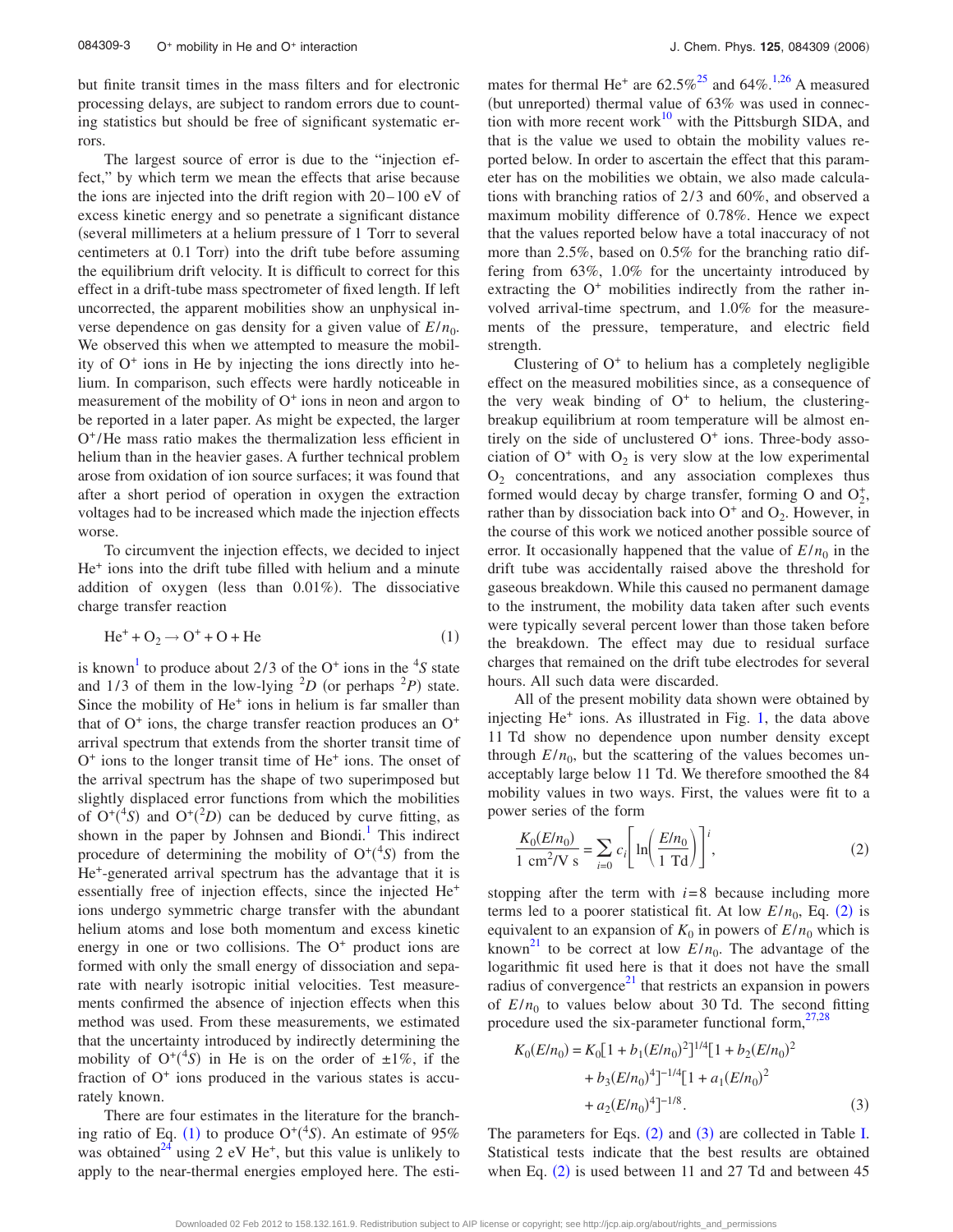<span id="page-3-0"></span>

FIG. 1. Standard mobility of  $O^+(^4S)$  ions in He gas at 300 K, as functions of  $E/n_0$  at different gas pressures: 0.15 Torr (triangles), 0.16 Torr (squares), 0.30 Torr (stars), 0.52 Torr (circles), 0.72 Torr (solid squares), and 1.04 Torr (two data sets, represented by plus and multiply signs). The curve represents the present, smoothed experimental values, as given by Eqs. ([2](#page-2-0)) and  $(3)$  $(3)$  $(3)$ .

and 125 Td, and when Eq.  $(3)$  $(3)$  $(3)$  is used between 27 and 45 Td; neither equation should be used outside these limits.

Tables giving both the original and smoothed data have been incorporated into the gaseous ion transport database<sup>29</sup> maintained at Chatham College.<sup>30</sup>

# **III. THEORETICAL DETAILS**

As noted above, O<sup>+</sup> has a <sup>4</sup>S ground state, so it forms a  $4\Sigma$ <sup>-</sup> state when complexed to a helium atom. Since the next highest state of  $O^+$ , the  ${}^2D$  state, lies about 3 eV higher in energy, and since there are no low-lying electronic states of

TABLE I. Parameters for best fits of Eqs.  $(2)$  $(2)$  $(2)$  and  $(3)$  $(3)$  $(3)$  to the data in Fig. 1.

| $K_0(0)$       | $23.48100 \text{ cm}^2$ /V s                         |  |  |  |  |
|----------------|------------------------------------------------------|--|--|--|--|
| b <sub>1</sub> | 3.333 822 $\times$ 10 <sup>-4</sup> Td <sup>-2</sup> |  |  |  |  |
| b <sub>2</sub> | $-8.000\,000\times10^{-7}$ Td <sup>-2</sup>          |  |  |  |  |
| b <sub>3</sub> | $2.0332356\times10^{-9}$ Td <sup>-4</sup>            |  |  |  |  |
| a <sub>1</sub> | $-5.913490\times10^{-4}$ Td <sup>-2</sup>            |  |  |  |  |
| a <sub>2</sub> | $5.000\,000\times10^{-7}$ Td <sup>-4</sup>           |  |  |  |  |
| c <sub>0</sub> | 12.145 089                                           |  |  |  |  |
| c <sub>1</sub> | 10.836 734                                           |  |  |  |  |
| c <sub>2</sub> | 4.944 304 9                                          |  |  |  |  |
| $c_3$          | $-3.5160699$                                         |  |  |  |  |
| $c_4$          | $-5.4216825$                                         |  |  |  |  |
| c <sub>5</sub> | 5.174 534 5                                          |  |  |  |  |
| c <sub>6</sub> | $-1.7064801$                                         |  |  |  |  |
| $c_7$          | 0.250 058 878                                        |  |  |  |  |
| $c_{8}$        | $-0.013$ 790 31                                      |  |  |  |  |
|                |                                                      |  |  |  |  |

He, then we expect a single-reference *ab initio* method to perform very well. As in our previous work noted above, we employ the  $RCCSD(T)$  method<sup>31</sup> in MOLPRO,<sup>[32](#page-5-0)</sup> which is extremely accurate for the majority of single-reference systems. We employ the aug-cc-pV5Z basis set, which we have shown previously is able to describe the helium atom and its interactions with atomic ions; this basis set should be perfectly well suited to describing the HeO<sup>+</sup> system. Potential energy curves were calculated point by point across a wide range of internuclear separations *R* spanning the short, medium, and long-range regions. The full counterpoise correction was applied at each point.

The potential energy curve for the  ${}^{4}\Sigma^{-}$  state constructed in this manner is, of course, obtained in the absence of spinorbit coupling. Once spin-orbit coupling is considered, then the  ${}^{4}\Sigma^{-}$  state becomes  ${}^{4}\Sigma^{-}_{3/2}$ , and there is the possibility for this state to interact with others that have  $\Omega = 3/2$ . The higher-lying <sup>2</sup>D state yields <sup>2</sup> $\Pi$ , <sup>2</sup> $\Delta$ , and <sup>2</sup> $\Sigma$ <sup>-</sup>, with the first two having  $\Omega = 3/2$  states that can interact with the  $\frac{4\sum_{i=1}^{n} x_i}{\sum_{i=1}^{n} x_i}$ state. As mentioned previously, Hogreve<sup>17</sup> found that the  $\sqrt[2]{\Delta}$ and  ${}^{2}\Sigma^{-}$  did not cross the  ${}^{4}\Sigma^{-}$  state, that the  ${}^{2}\Pi$  did, but that the crossing was only far up the repulsive wall. The interested reader should consult Fig. 5 of that paper to see the positions of the various potential energy curves without spinorbit coupling.) The  ${}^{2}$ II state will undergo an avoided crossing with the  ${}^{4}\Sigma^{-}$  state on that repulsive wall. Hence, we do not expect the spectroscopy of the  ${}^{4}\Sigma^{-}$  state to be significantly affected, but the transport properties at high  $E/n_0$  are likely to be affected. For this reason we also calculated the spin-orbit interacting  ${}^{4}\Sigma^{-}$  and  ${}^{2}\Pi$  states.

Spin-orbit coupling was included employing the Breit-Pauli operator<sup>33</sup> as implemented in MOLPRO.<sup>[32](#page-5-0)</sup> CASSCF calculations are carried out with the RCCSD(T) energies employed as the unperturbed values for the spin-orbit calculations. The CASSCF calculations employed the frozen-core approximation. The standard aug-cc-pVQZ basis set was employed for He and O, including the *s*, *p*, and *d* functions for He, and *s*, *p*, *d*, and *f* functions for O, all uncontracted.

In addition, we performed multireference configuration interaction (MRCI) scans for the <sup>2</sup> $\Sigma^-$ , <sup>2</sup> $\Delta$ , and <sup>2</sup> $\Pi$  states near the minima of the  ${}^{4}\Sigma^{-}$  state. We used these energies to calculate spin-orbit curves. There was very little change in any of the spectroscopic parameters, as expected. We have selected the RCCSD(T) method since it is size consistent, whereas the MRCI method is not; in addition, there are other difficulties in the MRCI method, such as ensuring that all important states have been included across the full range of *R*.

# **IV. RESULTS**

The *ab initio* potential energy curve for the  ${}^{4}\Sigma^{-}$  state in the absence of spin-orbit coupling, and the resulting curve after interaction with the  $\Omega = 3/2$  component of the <sup>2</sup>II state differ significantly only on the repulsive wall. While performing the calculations, we ran into some computational difficulties when trying to converge the RCCSD(T) calculations for the <sup>2</sup>II state at  $R > 2.0$  Å, prior to performing the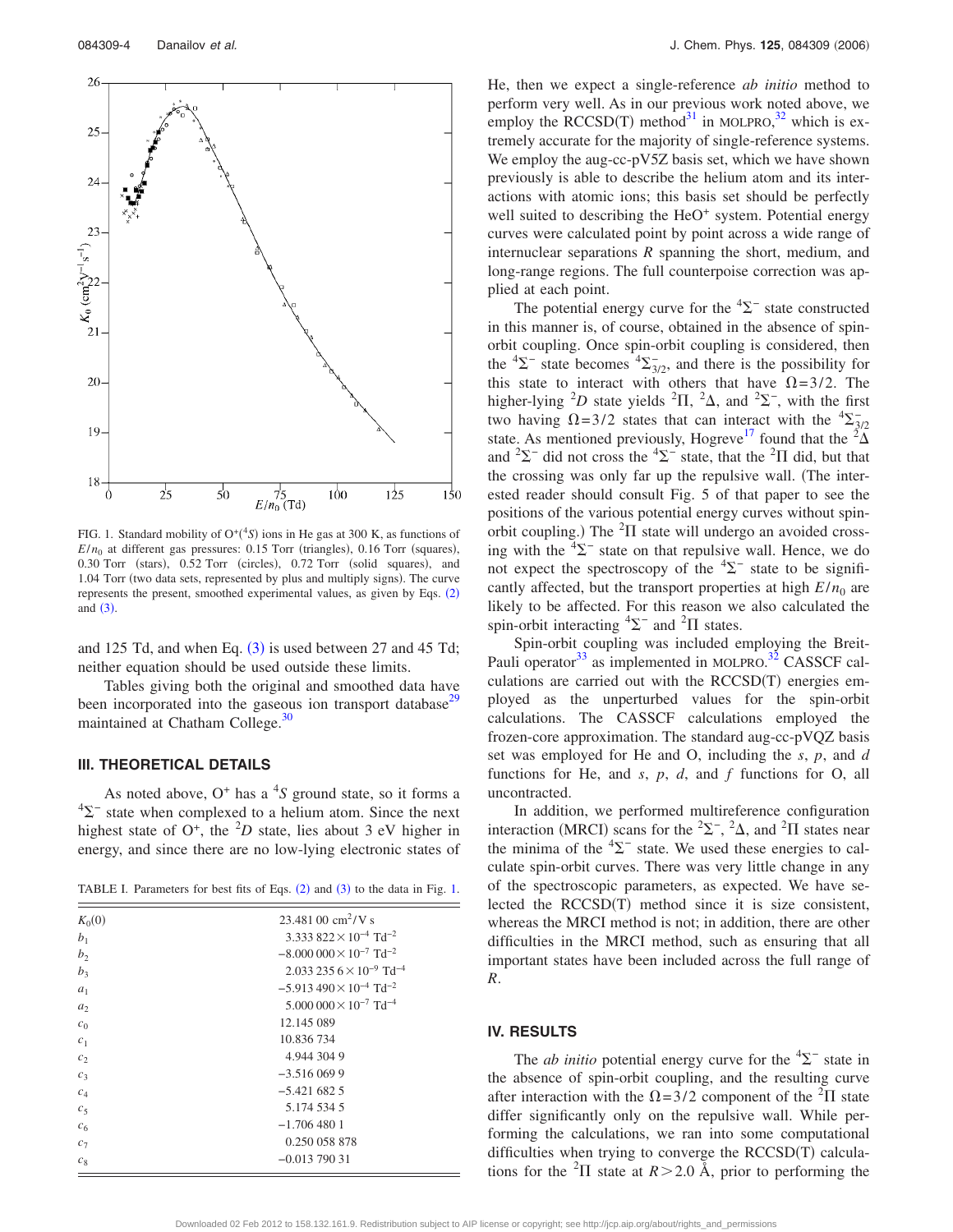Mobility of  $O^+(4S)$  in He at 300 K



FIG. 2. Standard mobility of  $O^+(^4S)$  ions in He gas at 300 K, as functions of  $E/n_0$ . The lower curve represents the present, smoothed experimental values, as given by Eqs.  $(2)$  $(2)$  $(2)$  and  $(3)$  $(3)$  $(3)$ . The upper curve represents the values computed from the present *ab initio* potentials obtained by combining the spin-orbit  ${}^{4}\Sigma^{-}$  curve below 2 Å with the RCCSD(T) curve at larger separations. The experimental values, with representative error bars, are from Lindinger and Albritton (Refs. [7](#page-5-0) and [37](#page-5-0)) (triangles), Johnsen et al. (Refs. [10](#page-5-0) and [39](#page-5-0)) (squares), and Viggiano et al. (Refs. [11](#page-5-0) and 39) (circles).

spin-orbit calculations. We quickly noticed, however, that the effect of the spin-orbit interaction in this region was essentially negligible, and so we combined the spin-orbit  ${}^{4}\Sigma^{-}$ curve below 2 Å with the  $RCCSD(T)$  curve thereafter. The spline-fitted curve did not show any discontinuity at the join.

Our RCCSD(T) potential had a well depth of 1.458 mhartree at an ion-neutral separation of 4.475 bohr. These are in good agreement with the results obtained by Simpson *et al.*,  $\frac{9}{2}$  $\frac{9}{2}$  $\frac{9}{2}$  1.42 mhartree at 4.57 bohr, and by Frenking *et al.*,<sup>[13](#page-5-0)</sup> 1.27 mhartree at 4.67 bohr. Hogreve<sup>17</sup> did not report parameters for the  ${}^{4}\Sigma^{-}$  state, but found a well depth of 18 mhartree at 2.28 bohr for the  ${}^{2}$  $\Pi$  state, while our calculations gave 17.86 mhartree at 2.253 bohr.

We find there are seven bound levels for the  ${}^{4}\Sigma^{-}$  ground state of HeO<sup>+</sup>. Relative to the minimum at  $-320.063$  cm<sup>-1</sup>, the ground  $(v=0)$  state is at 72.6 cm<sup>-1</sup>, and the  $v=1$  level at 112.1 cm−1. Relative to the asymptote, the *v*=0–6 levels are at −247.5108, −135.4159, −63.9567, −24.9033, −7.2601,  $-1.2706$ , and  $-0.1267$  cm<sup>-1</sup>.

The presence of spin-orbit coupling dramatically affects the shape of the  ${}^{2}\Pi$  state close to the minimum, and so will have severe consequences for its spectroscopy. Consequently, we did not investigate the bound levels for the  ${}^{2}\Pi$ state.

To further test our *ab initio* potential, it was used in tabular form as input to a modified version of the program

TABLE II. Statistical comparison of experimental mobilities (accuracy of  $2.5\%$ ) and calculated values (precision of 0.1%).

| Data    | T<br>(K) | $E/n_0$<br>(Td) | Accuracy<br>$(\%)$ | Precision<br>$(\%)$ | N  | δ       | $\chi$ |
|---------|----------|-----------------|--------------------|---------------------|----|---------|--------|
| 43      | 4.35     | $2 - 23$        | $\overline{2}$     | 0.2                 | 15 | $-1.44$ | 1.69   |
|         |          | $23 - 33$       | $\overline{c}$     | 2                   | 5  | $-0.16$ | 0.38   |
|         |          | $33 - 42$       | $\overline{2}$     | 0.2                 | 8  | 0.03    | 0.20   |
| 11      | 93       | $1 - 15$        | 5                  | 0.2                 | 10 | 3.04    | 3.05   |
| 1       | 293      | $10 - 140$      | 5                  | 0.2                 | 15 | $-0.28$ | 0.43   |
| 11      | 298      | $1 - 50$        | 5                  | 0.2                 | 16 | $-0.98$ | 1.03   |
| 7       | 300      | $5 - 130$       | 7                  | 0.1                 | 18 | $-0.21$ | 0.24   |
| Present | 300      | $11 - 27$       | 2.5                | 0.1                 | 16 | $-0.45$ | 0.46   |
|         |          | $27 - 42$       | 2.5                | 0.1                 | 15 | $-0.50$ | 0.50   |
|         |          | $42 - 125$      | 2.5                | 0.1                 | 83 | $-1.27$ | 1.32   |
| 11      | 568      | $1 - 50$        | 5                  | 0.2                 | 16 | $-1.20$ | 1.21   |

 $QVALUES$  (Refs. [34](#page-5-0) and [35](#page-5-0)) to calculate transport cross sections with a numerical precision of 0.015% between 10−7 and 1 hartree. The cross sections were then used in program GRAMCHAR (Ref. [36](#page-5-0)) to calculate the transport coefficients with a numerical precision of 0.1% for the ion mobility and 1% for the ion diffusion coefficients parallel and perpendicular to an electrostatic field. The results have been entered into the gaseous ion transport database<sup>29</sup> maintained at Chatham College. $30$ 

Figure 2 compares the experimental and theoretical results of the present work to the experimental values obtained by others. The good agreement warrants a statistical comparison of the present and previous experimental results<sup>38,39</sup> against values calculated from the present interaction potential. This comparison is given in Table  $II$ , where negative values for  $\delta$  indicate that the experimental values lie below the calculated ones (see Fig.  $2$ ). For the present data, the difference becomes statistically significant  $(|\delta| > 1)$  only above 42 Td, and even here they are only marginally significant. The fact that  $\chi$  is only slightly larger than  $|\delta|$  indicates that the difference is nearly the same in all regions of  $E/n_0$ shown on Fig. 2. More information about  $\delta$  and  $\chi$  is given elsewhere.<sup>4</sup>

The statistical comparison in Table II supports the previous finding<sup>11</sup> that the experimental values at 93 K are inconsistent with the other data and should be ignored. The data at  $4.35$  K (Ref.  $41$ ) are in good agreement with the calculations above 23 Td, but the values at low  $E/n_0$  are below the calculated values by an amount that is statistically significant. It is noteworthy that essentially all of the trustworthy experimental values lie below the calculated values, indicating that the present potential may still have room for improvement.

### **V. CONCLUSIONS**

New experimental measurements are reported for the mobility of  $O<sup>+</sup>$  ions in He gas at 300 K. These data have been obtained in a way that avoid the injection effects that can produce large uncertainties. By injecting He+ ions into a mixture of helium with less than  $0.01\%$  $0.01\%$  $0.01\%$  O<sub>2</sub>, reaction (1) produced sufficient  $O^+$  ions in the  ${}^4S$  state to allow the mobility to be determined with an accuracy of 2.5%.